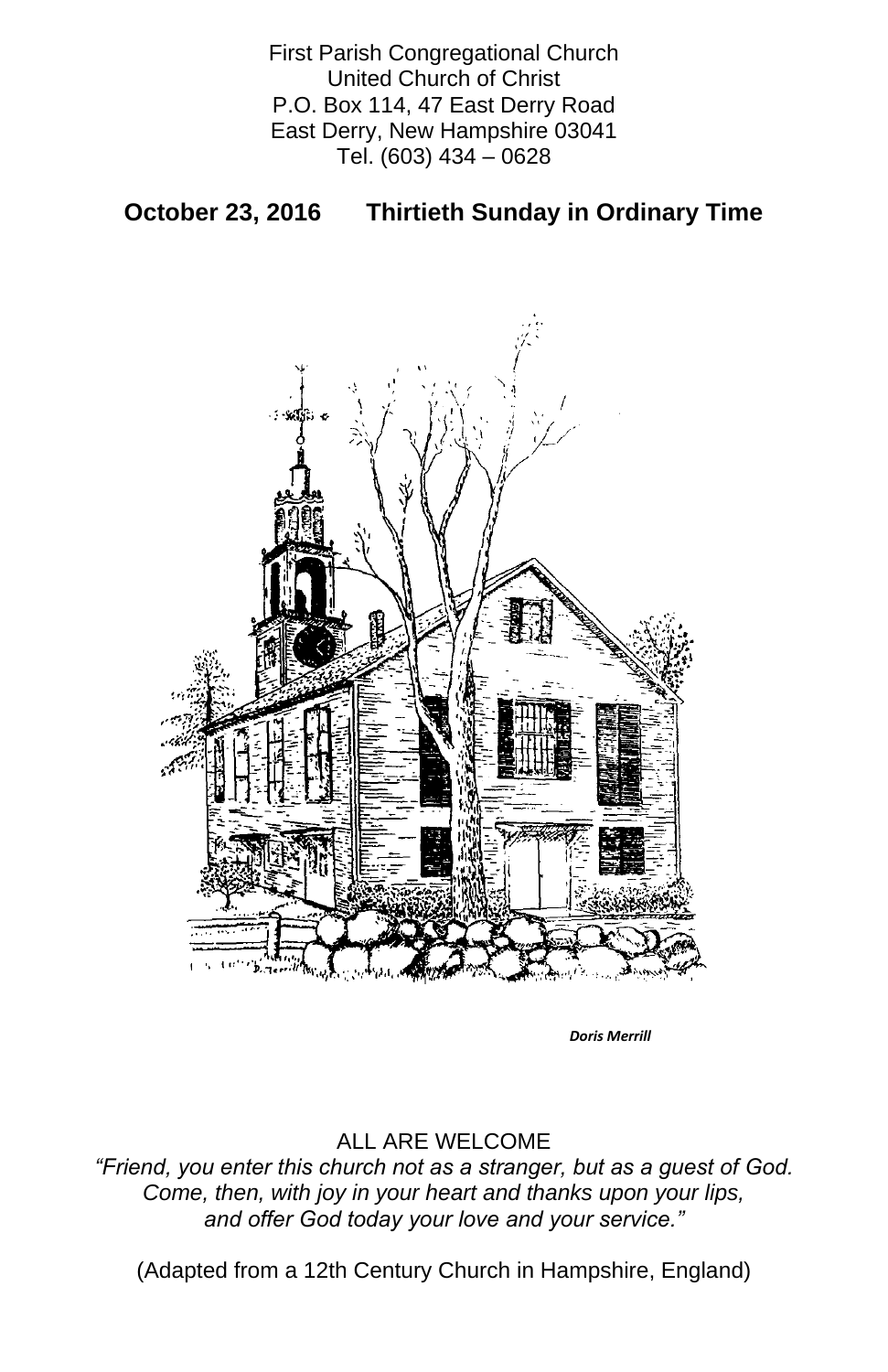**First Parish Congregational Church, United Church of Christ, is a community of faith built upon a firm foundation of worship, prayer and education. In affirming diversity, we are dedicated to welcoming all people who seek the Word of God, Christian fellowship and service to others.**

**In partnership with Christ and led by the Holy Spirit, we reach out to the ever-widening community through active and loving ministry.**

# **WELCOME TO ALL OF GOD'S CHILDREN**

WELCOME & ANNOUNCEMENTS; SHARING JOYS & CONCERNS

## **WE GATHER INTO THE PRESENCE OF GOD**

\*HYMN #12 *"I Sing the Almighty Power of God"*

\*CALL TO WORSHIP

One: We are in the midst of God's dwelling place.

**All: My heart and flesh sing for joy to the living God.**

One: Blessed are all whom God has forgiven and named.

**All: Let our voices rise in praise of God's awesome deeds.**

#### \*PRAYER OF INVOCATION

**To you, O God shall our promises be lifted up. To you we sing our praises and utter our prayers. Come among us to renew your covenant and offer your signs. Pour out your Spirit on your people gathered here, that we may dream and prophesy and follow the vision you set before us. Amen.**

\*SONG OF PRAISE **#**756

**Gloria, Gloria, in excelsius Deo Gloria, Gloria, Alleluia, Alleluia**

HANDCHIME CHOIR *"Yes, Jesus Loves Me"* arr. Lloyd Larson

# **WE INVITE FORWARD GOD'S YOUNGER DISCIPLES**

*At this time, all children are invited to come forward for the children's offering,*  and children's time. An offering is not required for participation. All are welcome, *especially first time visitors.*

CHILDREN'S OFFERING "*Come as a Child"* **Come as a child, when He calls you to follow. Just come as a child, for His love is untold. Come as a child, when you seek His communion, For then, all His blessings unfold.**

#### PRAYER OF DEDICATION (in unison)

**Dear God, we offer you our gifts with thanks and praise, be with us and guide us all of our days. Teach us how to love each other, and to shine your light into the world. Amen.**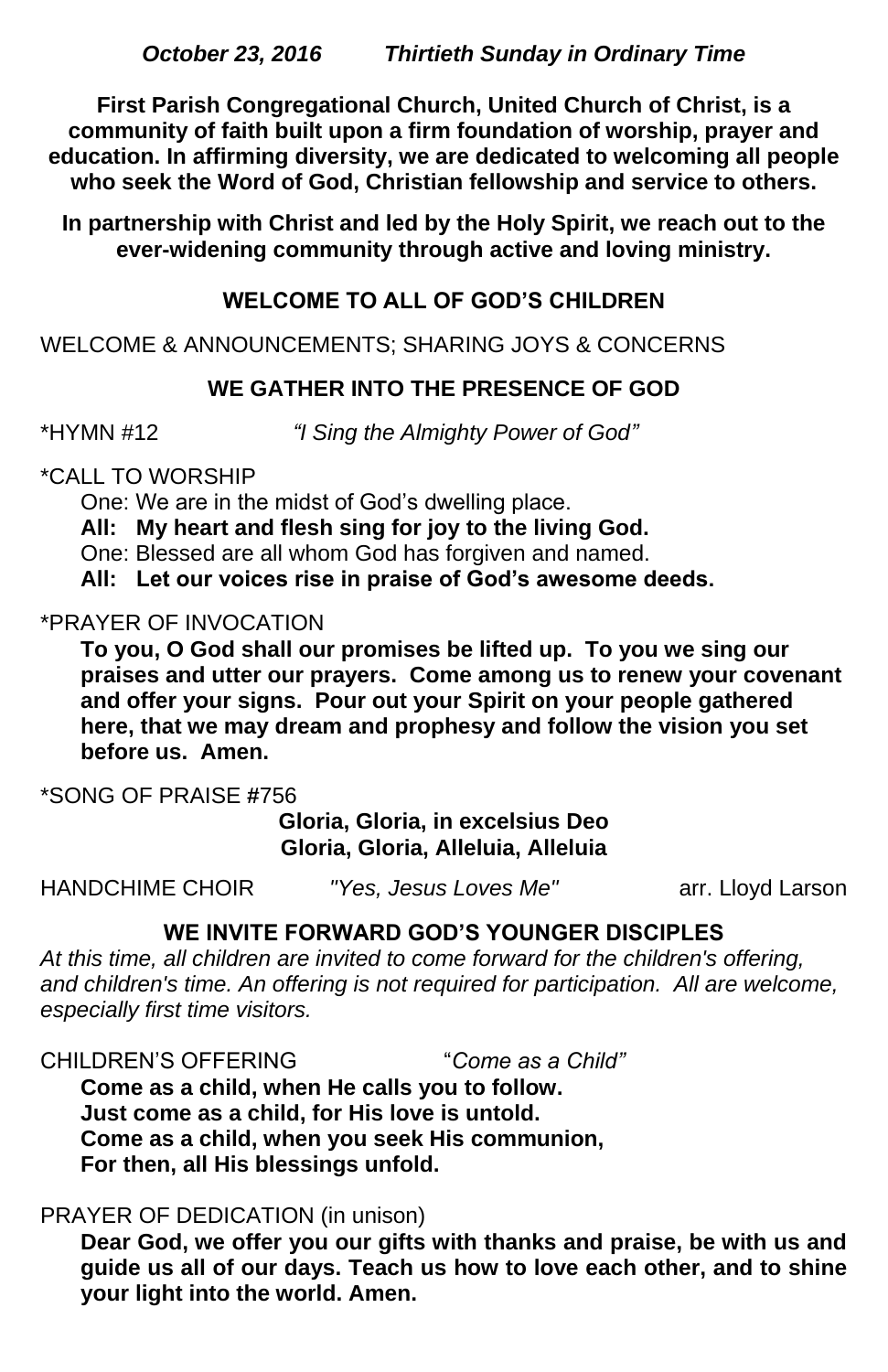# THE LORD'S PRAYER

**Our Father, who art in heaven, Hallowed be Thy name. Thy kingdom come; Thy will be done; on earth as it is in heaven. Give us this day our daily bread and forgive us our debts as we forgive our debtors. Lead us not into temptation, but deliver us from evil; for Thine is the Kingdom, and the Power, and the Glory forever. Amen**.

# **WE RESPOND TO GOD'S LOVE WITH MEMBERSHIP**

Today we welcome Beth Keene and Ali and Gregg Bowen into membership.

- Deacon: Let us, the members of First Parish … by reading together the Greeting as shown in the bulletin today:
- **People: We, then, the members of this church, extend to you a Christian welcome, and do heartily receive you into the fellowship if this church.**

**We desire to share with you its responsibilities and privileges, its sacrifices and rewards.** 

**We pledge to you Christian sympathy and concern.** 

**We promise to walk with you in the ways of loving service, to be jealous of your good name, and to hold your peace and welfare as our own.**

**God grant that loving and being loved, serving and being served, blessing and being blessed, we may be prepared, while we dwell together on earth, for the perfect fellowship that is above.**

Deacon: O God, we praise you for calling us to … serving the world for the sake of Jesus Christ.

And all God's people say "Amen" as they stand and applaud.

(Children and youth may now go to their classes.)

\*HYMN #207 *"Just as I Am, Without One Plea"*

# **WE HEAR GOD'S WORD FOR US**

| <b>OLD TESTAMENT</b>          | Psalm 65                                                      | (O.T. p. 583)  |
|-------------------------------|---------------------------------------------------------------|----------------|
| <b>GOSPEL</b>                 | Luke 18:9-14                                                  | (N.T. p. 83)   |
| <b>SERMON</b>                 | "Our Highest Praise A Tiny Glimpse" The Rev. Dr. Deborah Roof |                |
| <b>CHOIR ANTHEM</b>           | "Hem of Your Robe"                                            | Pepper Choplin |
| <b>WE RESPOND WITH PRAYER</b> |                                                               |                |
| <b>PASTORAL PRAYER</b>        |                                                               |                |
| <b>CHORAL RESPONSE</b>        |                                                               |                |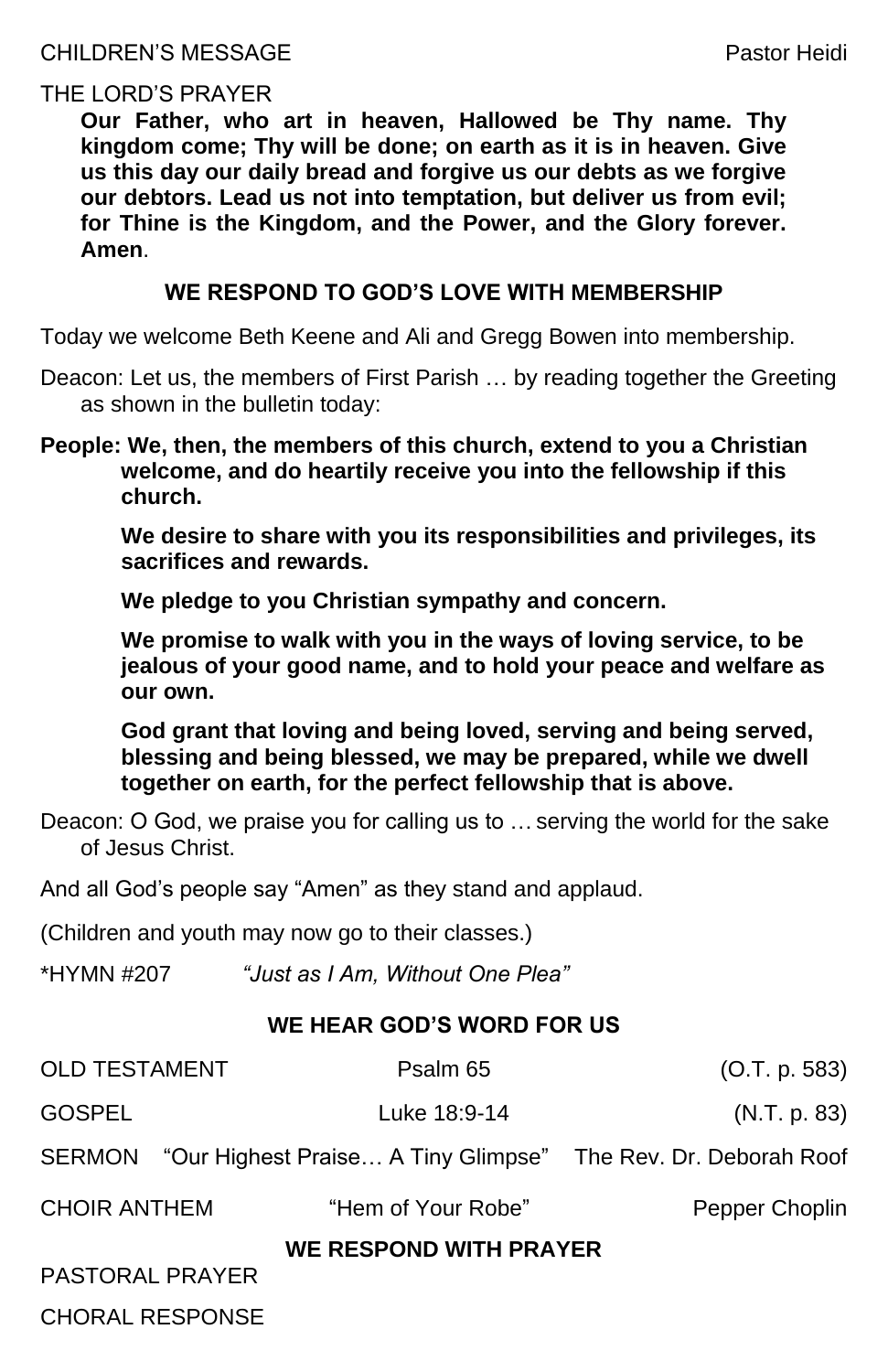# **WE RESPOND WITH OUR FINANCIAL GIFTS**

# OFFERTORY INVITATION

The threshing floors are full of grain, the vats overflow with wine and oil, the technology of our day puts the world at our remote control. The choices are so abundant and the possibilities for good and evil so extensive. Will we answer God's call to use the vast resources God puts at our disposal for greater good?

OFFERTORY MUSIC

#### \*DOXOLOGY #562, verse 1

**Take my gifts and let me love you, God who first of all loved me, gave me light and food and shelter, gave me life and set me free, now because your love has touched me, I have love to give away, now the bread of love is rising, loaves of love to multiply!**

BENEDICTION RESPONSE Ξ

## \*PRAYER OF DEDICATION

**You have dealt wondrously with us, gracious God. We have gathered in your temple to praise you and to join in efforts to share faith with one another and with the world. Through our offerings, we wish to extend the witness made here into our neighborhoods, and in everwidening circles, to the ends of the earth. Bless and multiply our efforts, we pray. Amen.**

# **WE GO OUT TO LOVE AND SERVE A LOVING, SERVING GOD**

\*HYMN #471 *"Leaning on the Everlasting Arms"*

POSTLUDE

*\*Indicates all that are able may stand.*

MINISTERS OF THE CHURCH Members of the Congregation DEACONS OF THE MONTH Fred Merrill & Jo Worthen LAY READER Dee Deranian USHERS Ken Gould, Diane Breeden, Dee Deranian, Shirley Dickason & Michael Bryan GREETER(s) Betsy McCall PASTOR The Rev. Dr. Deborah Roof ASSOCIATE PASTOR The Rev. Heidi Carrington Heath MUSIC DIRECTOR Susan Handy ACCOMPANIST/ORGANIST ACCOMPANIST/ ACCOMPANIST/ THE STATE AND THE STATE ASSESSMENT ASSESSMENT ASSESSMENT ASSESSMENT ASSESSMENT ASSESSMENT AND THE STATE AND THE STATE ASSESSMENT ASSESSMENT ASSESSMENT ASSESSMENT ASSESSMENT AS SOLOIST SOLOIST SOLOIST SUMMER AND THE SOLOIST SUMMER AND THE SOLOIST SUMMER BART WETHER BATT WETHER A SUMMER AND THE SUMMER OF THE SUMMER OF THE SUMMER OF THE SUMMER OF THE SUMMER OF THE SUMMER OF THE SUMMER OF THE SUMMER

#### **First Parish Congregational Church, United Church of Christ** PO BOX 114, 47 East Derry Rd East Derry, NH 03041 Tel. 603.434.0628 Fax. 603.437.3001

Email: officemgr@fpc-ucc.org

Office Hours: Monday -Thursday 9:00 AM – 3:00 PM

Our website [www.fpc-ucc.org](http://www.fpc-ucc.org/) Find us and 'friend us' on Facebook [www.facebook.com/fpcucc](http://www.facebook.com/fpcucc)